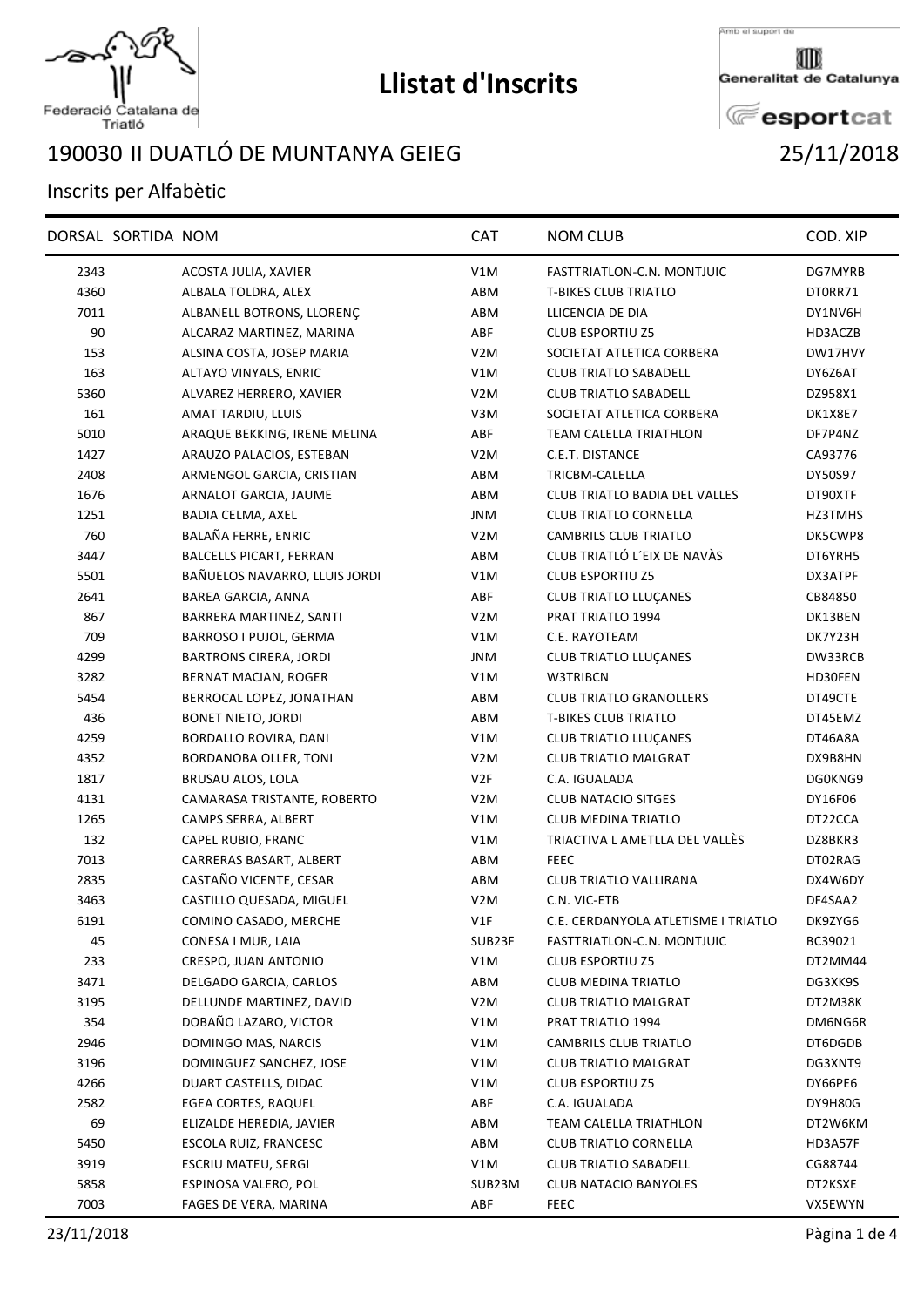|              | DORSAL SORTIDA NOM |                                               | <b>CAT</b>       | <b>NOM CLUB</b>                                            | COD. XIP           |
|--------------|--------------------|-----------------------------------------------|------------------|------------------------------------------------------------|--------------------|
| 4371         |                    | FARRE CANADELL, BIEL                          | JNM              | <b>CLUB TRIATLO GRANOLLERS</b>                             | DT02R8H            |
| 288          |                    | FERNANDEZ FUGAROLES, DAVID                    | V1M              | CLUB TRIATLÓ BAIX MONTSENY                                 | DM1BFHH            |
| 507          |                    | FERNANDEZ RIVERA, RUBEN                       | ABM              | C.E. RAYOTEAM                                              | DN0KG68            |
| 3253         |                    | FERNANDEZ, OSCAR                              | V1M              | SOCIETAT ATLETICA CORBERA                                  | DY2E53W            |
| 5146         |                    | FERRER CRUSELLES, NURIA                       | V1F              | <b>CLUB TRIATLO GRANOLLERS</b>                             | DY0WPY2            |
| 3614         |                    | FIDALGO LOPEZ, ROBERTO                        | V1M              | <b>CLUB MEDINA TRIATLO</b>                                 | HE8AGR4            |
| 2447         |                    | FIERENS, GREGORY                              | V1M              | C.E. CERDANYOLA ATLETISME I TRIATLO                        | DG9RB6D            |
| 3896         |                    | FONT CORRIUS, JORDI                           | V1M              | <b>CLUB TRIATLO LLUÇANES</b>                               | DF533SE            |
| 2131         |                    | FORNS NADAL, ORIOL                            | ABM              | <b>CLUB TRIATLO GRANOLLERS</b>                             | DK5MD3P            |
| 3974         |                    | FRANCO PEÑUELA, MAR                           | ABF              | <b>CLUB TRIATLO GRANOLLERS</b>                             | DY6Z1XX            |
| 1224         |                    | FREIXER ALSINA, FRANCESC                      | V1M              | <b>GRUP ESPORTIU ESTEVE</b>                                | DW4VHNN            |
| 7004         |                    | FRIAS, EDUARD                                 | ABM              | LLICENCIA DE DIA                                           | VX5P3WW            |
| 5062         |                    | FUENTES GONZALEZ, ANA                         | ABF              | TEAM CALELLA TRIATHLON                                     | DT2WMDD            |
| 4268         |                    | GAONA NUÑEZ, JULIO CESAR                      | ABM              | C.E.T. DISTANCE                                            | DT2SXFN            |
| 3060         |                    | GARCIA CANO, JOAN ANTONI                      | ABM              | <b>CLUB NATACIO OLOT</b>                                   | DM2F1NP            |
| 4363         |                    | <b>GARCIA CANO, RUBEN</b>                     | ABM              | <b>CLUB ESPORTIU Z5</b>                                    | DY8MB44            |
| 2148         |                    | <b>GARCIA CUENCA, TONI</b>                    | ABM              | CAMBRILS CLUB TRIATLO                                      | CG91975            |
| 3699         |                    | GARCIA ESCRIBANO, JUAN LUIS                   | ABM              | <b>CLUB TRIATLO SABADELL</b>                               | CB12527            |
| 3368         |                    | GARCIA VILLODRES, MARC                        | SUB23M           | C. TRIATLO MONTORNES                                       | DX2XGGF            |
| 1709         |                    | <b>GENOLLA SUBIRATS, MIQUEL</b>               | V <sub>2</sub> M | INDEPENDENT                                                | DK8VP5M            |
| 3273         |                    | GILI GUAL, ANTONI                             | V2M              | <b>CLUB TRIATLO GRANOLLERS</b>                             | KX69Z01            |
| 1274         |                    | <b>GISPERT PORCAR, XAVIER</b>                 | V1M              | TRIACTIVA L AMETLLA DEL VALLÉS                             | DT0K7HR            |
| 4351         |                    | GOENAGA ARISTI, IÑAKI                         | ABM              | <b>CLUB TRIATLO LLUÇANES</b>                               | DK24P8Y            |
| 3789         |                    | GOMEZ MUÑOZ, ANNA                             | ABF              | TEAM CALELLA TRIATHLON                                     | DY30N58            |
| 2748         |                    | GOMEZ SANCHEZ, ALBERTO                        | ABM              | TRICBM-CALELLA                                             | DK4T90T            |
| 8002         |                    | <b>GOMEZ SOLER, RAFAEL</b>                    | V1M              | LLICENCIA DE DIA                                           | HB20PP2            |
| 2119         |                    | <b>GONZALEZ TOR, PAU</b>                      | ABM              | C.N. VIC-ETB                                               | DG92N8W            |
| 60           |                    | GRACIA GARASA, ANABEL                         | V1F              | FASTTRIATLON-C.N. MONTJUIC                                 | DG40VMR            |
| 5896         |                    | <b>GRAN ESTEVE, SALVADOR</b>                  | ABM              | <b>CAMBRILS CLUB TRIATLO</b>                               | DN8ZPPW            |
| 5413         |                    | GUTIERREZ GARCIA, KILIAN                      | ABM              | TRIACTIVA L AMETLLA DEL VALLÉS                             | DF3CYMA            |
| 2850         |                    | GUTIERREZ MUÑOZ, GABRIEL                      | V1M              | TEAM CALELLA TRIATHLON                                     | DY69GRP            |
| 773          |                    | HUERTAS NADAL, CARLOS                         | V1M              | G. E. ESPORTIU GIRONI GEIEG                                | DT0265F            |
| 8001         |                    | INIESTA PEREZ, CRISTINA                       | ABM              | <b>FEEC</b>                                                | HD9SP04            |
| 2644         |                    | IZQUIERDO DELGADO, MIQUEL                     | ABM              | C.E. RAYOTEAM                                              | DY3R95N            |
| 4313         |                    | JIMENEZ, ALEX                                 | V1M              | <b>T-BIKES CLUB TRIATLO</b>                                | DW0D8PN            |
| 1258         |                    | JIMENEZ ESTRADA, ALBERT                       | V <sub>2</sub> M | SOCIETAT ATLETICA CORBERA                                  | DG5P9GF            |
| 4272         |                    | JIMENEZ MOLINA, ROSA                          | V1F              | <b>CLUB TRIATLO BADIA DEL VALLES</b>                       | DW3M6X2            |
|              |                    | JIMENEZ MONTES, LUIS                          |                  |                                                            |                    |
| 4281<br>1707 |                    |                                               | ABM<br>SUB23M    | C.A. IGUALADA                                              | HD334CG            |
|              |                    | JIMENEZ PICAZO, RUBEN<br>JOAN HUMBERT, ANTONI | V <sub>2</sub> M | ASS ESPORTIVA ROCKETS<br><b>CLUB CASTELLFOLLIT TRIATLO</b> | CE37989<br>DK1HP28 |
| 818          |                    |                                               |                  | <b>T-BIKES CLUB TRIATLO</b>                                |                    |
| 5235<br>794  |                    | JORDA AMOR, RICARD<br>JOVELLAR ORTEGA, JOFRE  | ABM<br>ABM       | CLUB TRIATLÓ BAIX MONTSENY                                 | DT2YVMM            |
| 36           |                    | LARIOS JIMÉNEZ, CARLOS                        |                  | C.A. IGUALADA                                              | CD38874            |
|              |                    |                                               | ABM              |                                                            | HE8301Y            |
| 299          |                    | LERIN MARTIN, CARLES                          | V <sub>2</sub> M | FASTTRIATLON-C.N. MONTJUIC                                 | DK5SG8B            |
| 4858         |                    | LLAMAS URBANO, RAFAEL                         | ABM              | CLUB NATACIO SITGES                                        | DY54FFR            |
| 5899         |                    | LLEONART SUBIRANA, JOSEP                      | V1M              | PRAT TRIATLO 1994                                          | DW37CSV            |
| 5898         |                    | LOPEZ MARISCAL, FRANCESC                      | ABM              | <b>CLUB MEDINA TRIATLO</b>                                 | HD94FDW            |
| 3410         |                    | LOPEZ POMA, DAVID                             | ABM              | <b>T-BIKES CLUB TRIATLO</b>                                | DA1AYFC            |
| 4364         |                    | LOPEZ SERNA, ALBERTO                          | ABM              | CLUB TRIATLO BADIA DEL VALLES                              | DG3TS34            |
| 7012         |                    | LOZANO CALVO-FERNANDEZ, JOSÉ FERNANDO         | ABM              | LLICENCIA DE DIA                                           | DY9ZAH7            |
| 3895         |                    | MADRONA VILA, XAVIER                          | ABM              | <b>CLUB TRIATLO LLUÇANES</b>                               | DX5XMPM            |
| 3612         |                    | MALAGON LOPEZ, DAVID                          | V1M              | <b>CLUB TRIATLO GRANOLLERS</b>                             | HT1BK08            |
| 2199         |                    | MALDONADO PINTO, MONTSERRAT                   | V1F              | <b>CLUB TRIATLO MALGRAT</b>                                | HD3V58K            |
| 3815         |                    | MARILL SANTANA, EMILIO ARTURO                 | ABM              | C.N. BADALONA                                              | HE8Y3PY            |
| 4337         |                    | MARTI ALTES, ORIOL                            | V2M              | <b>CLUB TRIATLO GRANOLLERS</b>                             | HT6WY7E            |
| 4077         |                    | MARTIN ALEGRE, MARTA                          | ABF              | CLUB ESPORTIU Z5                                           | HE366W8            |
| 1159         |                    | MARTINEZ ALFONSO, MIGUEL ANGEL                | V3M              | PRAT TRIATLO 1994                                          | DY5PZWR            |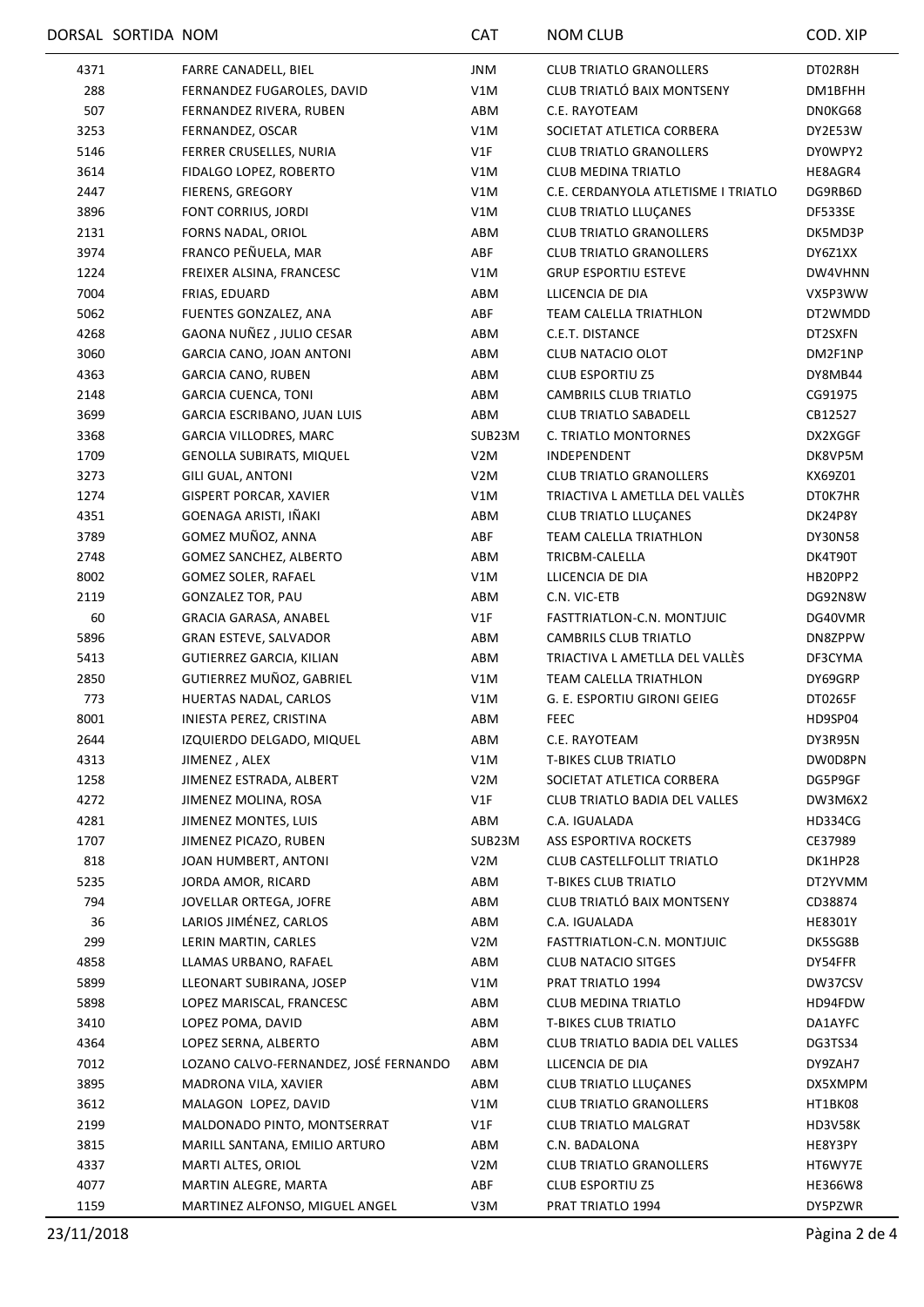|      | DORSAL SORTIDA NOM |                             | <b>CAT</b>       | <b>NOM CLUB</b>                      | COD. XIP       |
|------|--------------------|-----------------------------|------------------|--------------------------------------|----------------|
| 4350 |                    | MARTINEZ MEDINA, CRISTIAN   | ABM              | <b>CLUB TRIATLO MALGRAT</b>          | HD1MFED        |
| 5295 |                    | MARTINEZ OSUNA, IVAN        | SUB23M           | <b>CLUB TRIATLO LLUÇANES</b>         | DG2YZ92        |
| 283  |                    | MARTINEZ RAMOS, TONI        | ABM              | <b>CLUB ESPORTIU Z5</b>              | DX7V5K2        |
| 6115 |                    | MARTINEZ RASCON, MARINA     | ABF              | C.E. CERDANYOLA ATLETISME I TRIATLO  | DY57P84        |
| 5312 |                    | MARTINEZ RODRIGUEZ, FEDE    | V2M              | <b>CLUB GASSS TRIATLO CERDANYOLA</b> | <b>HD0GDND</b> |
| 4276 |                    | MAYA AGUDO, ISIDORO         | ABM              | C.N. MOLINS DE REI                   | DZ7ZKG5        |
| 624  |                    | MAYNERIS PERXACHS, ORIOL    | ABM              | CLUB TRIATLÓ BAIX MONTSENY           | HR60ZNH        |
| 435  |                    | MENDEZ VILLALVILLA, CARLOS  | V <sub>2</sub> M | SOCIETAT ATLETICA CORBERA            | <b>HM252EN</b> |
| 5030 |                    | MENDOZA MORALES, SUSANA     | ABF              | PRAT TRIATLO 1994                    | DA0WHP5        |
| 8003 |                    | MESQUIDA FEBRER, JAUME      | V1M              | LLICENCIA DE DIA                     | DT9KC7B        |
| 2859 |                    | MITJA CABEZOS, ADRIA        | ABM              | FASTTRIATLON-C.N. MONTJUIC           | DF5PNB4        |
| 2315 |                    | MOLINA GIMENEZ, HECTOR      | V1M              | W3TRIBCN                             | DT94S8N        |
| 5053 |                    | MORENO CASTAÑEDA, NOEMI     | V1F              | C.A. IGUALADA                        | DG3G0W2        |
| 3096 |                    | MUNNE MAS, LAURA            | SUB23F           | C.E.T. DISTANCE                      | HD2681P        |
| 4906 |                    | MUÑOZ NADAL, NOEL           | V1M              | <b>CLUB ESPORTIU Z5</b>              | DT6VF5A        |
| 329  |                    | NAVARRETE JIMENEZ, ADRIA    | JNM              | CLUB TRIATLÓ BAIX MONTSENY           | DG08VDG        |
| 5253 |                    | NAVARRO MARCOS, CRISTIAN    | ABM              | <b>CLUB ESPORTIU Z5</b>              | HT9SF2W        |
| 3970 |                    | NOGUERA SOLDEVILA, ADRIA    | ABM              | <b>CLUB TRIATLO LLUÇANES</b>         | DX2XM62        |
| 2808 |                    | OLIVEROS OLIVEROS, PEDRO J. | V1M              | <b>CLUB TRIATLO GRANOLLERS</b>       | DY9K1YD        |
| 7002 |                    | PERALBA ARLÀ, FERRAN        | SUB23M           | LLICENCIA DE DIA                     | DY627BM        |
| 4321 |                    | PEREZ ALAMINO, MIGUEL ANGEL | V1M              | TRICBM-CALELLA                       | DW3K0YM        |
| 1921 |                    | PEREZ AYALA, MONTSERRAT     | V2F              | C.E. CERDANYOLA ATLETISME I TRIATLO  | DZ4FVY1        |
| 1171 |                    | PEREZ LINDE, RAMON          | V1M              | C.E. CERDANYOLA ATLETISME I TRIATLO  | DY06MM5        |
| 4088 |                    | PICAS ZORRILLA, AINA        | ABF              | <b>CLUB TRIATLO GRANOLLERS</b>       | DT405N1        |
| 2081 |                    | PIÑEIRO ADELL, IGNASI       | ABM              | <b>CLUB TRIATLO MALGRAT</b>          | DT0B3GY        |
| 3003 |                    | PLA LORENTE, ALEX           | V1M              | C.E. CERDANYOLA ATLETISME I TRIATLO  | DY1R0D9        |
| 7005 |                    | PLA, ARNAU                  | JNM              | <b>FEEC</b>                          | DT02THB        |
| 3558 |                    | PONS MUNILL, TERESA         | V1F              | PRAT TRIATLO 1994                    | DG7W6DZ        |
| 7001 |                    | PUIG, ALBERT                | ABM              | <b>FEEC</b>                          | DT4ZE0V        |
| 2698 |                    | PUIG ANTUNEZ, ROGER         | V1M              | C.N. BADALONA                        | DZ8T254        |
| 7009 |                    | PUIG I PUIG, LLUÍS          | ABM              | <b>FEEC</b>                          | DY01R8C        |
| 135  |                    | PUJOL CASTELLA, MARTI       | <b>JNM</b>       | <b>CLUB TRIATLO LLUÇANES</b>         | DT3CM8Z        |
| 800  |                    | PUYAL MASGORET, ALBERT      | V3M              | <b>CLUB MEDINA TRIATLO</b>           | CE28483        |
| 5894 |                    | <b>QUER BURCH, GUILLEM</b>  | ABM              | <b>CLUB NATACIO BANYOLES</b>         | HG274A3        |
| 4263 |                    | QUIROGA PADILLA, SONIA      | ABF              | <b>CLUB ESPORTIU Z5</b>              | DG2K8RR        |
| 673  |                    | RAMIREZ ROLDAN, RAUL        | V1M              | CAMBRILS CLUB TRIATLO                | DY35K6G        |
| 223  |                    | RELAÑO GUILLEN, MARC        | ABM              | <b>CERRR IGUALADA</b>                | DK1HTN1        |
| 4330 |                    | RELATS MOLINA, XAVIER       | ABM              | C.N. VIC-ETB                         | DK8M156        |
| 4349 |                    | REVERTE PRUNEDA, ALBERT     | ABM              | C.N. BADALONA                        | DZ13474        |
| 4348 |                    | RIBA PUIGORIOL, JOAN        | JNM              | <b>CLUB TRIATLO LLUCANES</b>         | HD728NA        |
| 1463 |                    | RIERA GOMEZ, ADRIA          | ABM              | TRICBM-CALELLA                       | DZ7GERC        |
| 3975 |                    | RIUDAVETS VICTORY, LAIA     | SUB23F           | PRAT TRIATLO 1994                    | DZ5TDPN        |
| 5937 |                    | RODRIGUEZ GARCIA, DANIEL    | V1M              | <b>CLUB MEDINA TRIATLO</b>           | HD7H4Y4        |
| 374  |                    | ROIG VAZQUEZ, DOMINGO       | V1M              | C.E.T. DISTANCE                      | DG9CMMS        |
| 5944 |                    | ROSSELLO GONZALEZ, JORDI    | V1M              | <b>CLUB TRIATLO GRANOLLERS</b>       | DY505FY        |
| 4876 |                    | ROSSI, PATRICIO             | V1M              | <b>CLUB ESPORTIU Z5</b>              | DY569D2        |
| 2534 |                    | ROURA PEREZ, SILVIA         | SUB23F           | PRAT TRIATLO 1994                    | HW42KH4        |
| 916  |                    | ROURA POL, ALBERT           | ABM              | <b>CLUB NATACIO BANYOLES</b>         | DT3EBM4        |
| 121  |                    | RUS GARCIA, PILAR           | V1F              | FASTTRIATLON-C.N. MONTJUIC           | DG36ZVT        |
| 4282 |                    | SABATE MARQUEZ, LAIA        | V1F              | CAMBRILS CLUB TRIATLO                | KX82NFY        |
| 4310 |                    | SABATER, MARTINIA           | V1M              | <b>CLUB TRIATLO GRANOLLERS</b>       | DK825YD        |
| 3349 |                    | SAIED WITTROCK, LUCAS       | ABM              | <b>CLUB NATACIO SITGES</b>           | DY2G48K        |
| 3437 |                    | SALIDO PINILLA, JORGE       | V <sub>2</sub> M | C.N. BADALONA                        | DW3X8T7        |
| 5446 |                    | SALVADOR GIMENO, ROGER      | V1M              | TRIACTIVA L AMETLLA DEL VALLÈS       | HD64D9N        |
| 7008 |                    | SALVATELLA SUREDA, JOSEP    | ABM              | <b>FEEC</b>                          | DT49354        |
| 3985 |                    | SAMPEDRO BAREA, RAFAEL      | V1M              | CLUB TRIATLO VALLIRANA               | HD1ZZCF        |
| 3167 |                    | SAMPEDRO GONZALEZ, EMILIO   | V1M              | CLUB TRIATLO VALLIRANA               | <b>DG0VGAR</b> |